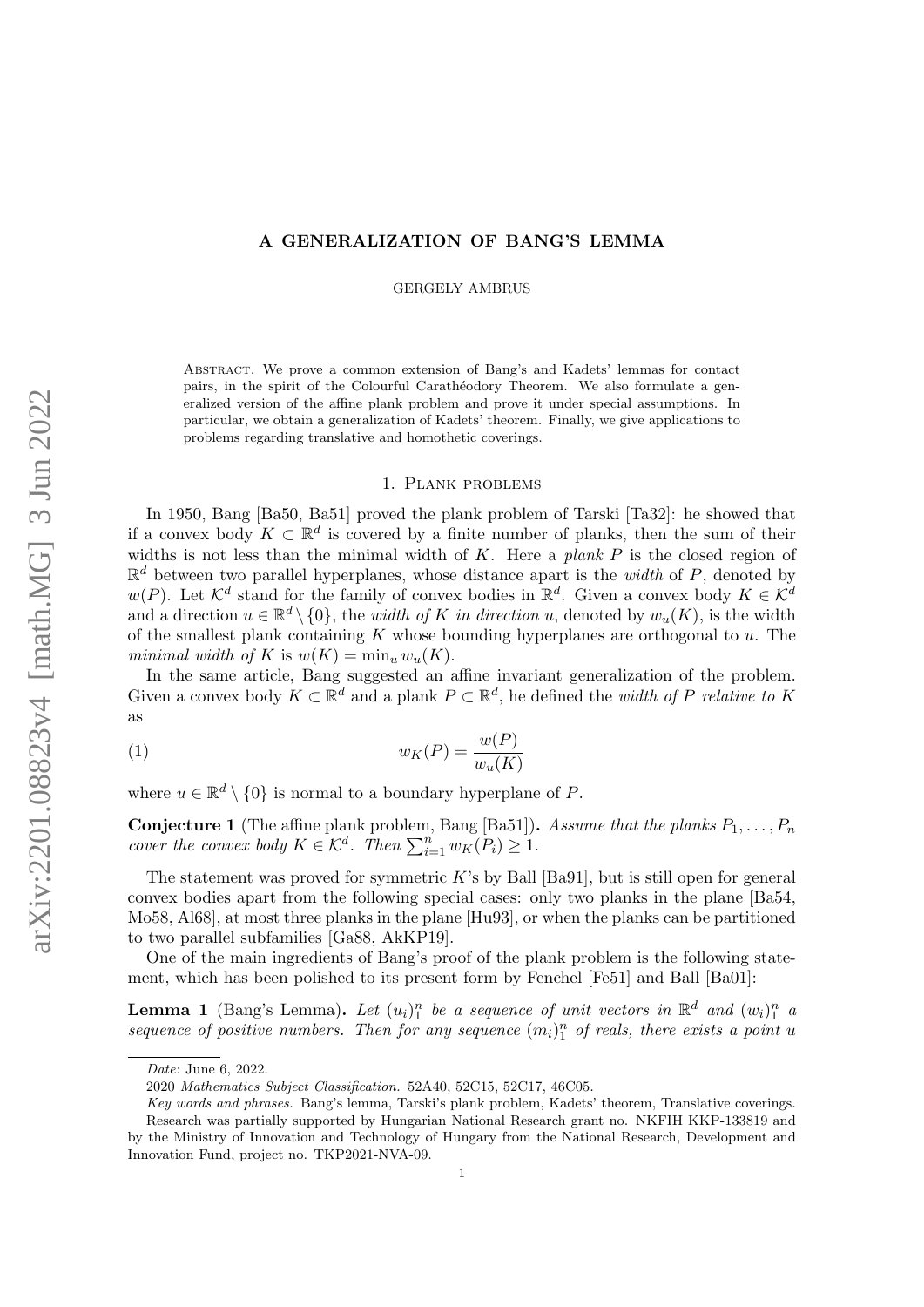of the form

$$
u = \sum \varepsilon_i u_i w_i
$$

with  $\varepsilon_i = \pm 1$  for  $i \in [n]$ , so that

$$
|\langle u, u_k \rangle - m_k| \ge w_k
$$

holds for each k.

Above and later on,  $[n] = \{1, \ldots, n\}.$ 

Bang's lemma has found numerous applications in the past decades. In particular, it is a crucial ingredient of Ball's proof for the symmetric case of the affine plank problem [\[Ba91\]](#page-6-3), his lower bound on the density of sphere packings [\[Ba92\]](#page-6-12) as well as Nazarov's solution of the coefficient problem [\[Na97\]](#page-6-13).

In 2005, Kadets [\[Ka05\]](#page-6-14) generalized the original plank problem to coverings with arbitrary convex bodies in  $\mathbb{R}^d$ . He proved that if a family of convex bodies  $K_1, \ldots, K_n \in \mathcal{K}^d$  covers  $K \in \mathcal{K}^d$ , then  $\sum_{i=1}^n r(K_i) \ge r(K)$ , where  $r(K)$  denotes the inradius of K. The crux of his argument boils down to the following generalization of Theorem [1.](#page-0-0) Below,  $S^{d-1}$  denotes the d-dimensional unit sphere.

<span id="page-1-0"></span>**Lemma 2** (Kadets' Lemma). Assume that  $U_1, \ldots, U_n \subset S^{d-1}$  are finite sets of unit vectors in  $\mathbb{R}^d$  so that  $0 \in \text{conv } U_i$  for each i. Let  $r_1, \ldots, r_n > 0$  be positive numbers. Then for every set of points  $o_1, \ldots, o_n \in \mathbb{R}^d$  there exist  $u_i \in U_i$ ,  $i = 1, \ldots, n$  so that setting  $u = \sum_{i=1}^n r_i u_i$ ,

<span id="page-1-1"></span>
$$
\langle u - o_k, u_k \rangle \ge r_k
$$

holds for every k.

We note that the planar case of Kadets' theorem was also proved much earlier by Ohmann [\[Oh53\]](#page-6-15), and later independently by Bezdek [\[Be07\]](#page-6-16). Prior to that, Bezdek and Bezdek [\[BeB95\]](#page-6-17) solved Conway's potato problem and showed that if K is successively sliced by  $n-1$  hyperplane cuts, dividing just one piece by each cut, then one of the remaining pieces must have inradius at least  $\frac{1}{n}r(K)$ . In a follow-up article [\[BeB96\]](#page-6-18), they extended their result to K-inradii instead of inradii: given a convex body  $K \in \mathcal{K}^d$  and a convex set  $L \subset \mathbb{R}^d$ , the K-inradius of L is defined as

(2) 
$$
r_K(L) = \sup\{\lambda \ge 0: \lambda K + x \subset L \text{ for some } x \in \mathbb{R}^d.\}
$$

Note that for a plank  $P \subset \mathbb{R}^d$ ,

$$
(3) \t\t wK(P) = rK(P).
$$

The connection to plank problems is provided by Alexander [\[Al68\]](#page-6-6), who proved that for  $K \in \mathcal{K}^d$ , the sum of the K-inradii of n planks covering K is guaranteed to be at least 1 if and only if for an arbitrary set of  $n-1$  hyperplanes, there exists a convex body  $L \subset K$ with  $r_K(L) \geq \frac{1}{n}$  $\frac{1}{n}$  not cut by any of these hyperplanes.

Along this direction, Akopyan and Karasev [\[AkK12\]](#page-6-19) proved analogues of Kadets' result for K-inradii: among other results, they showed that if  $K_1, \ldots, K_n$  form an *inductive* partition of  $K \in \mathcal{K}^d$ , then  $\sum r_K(K_i) \geq 1$  holds, moreover, the same statement is true in the plane for arbitrary convex partitions. Balitskiy [\[Ba21\]](#page-6-20) generalized the theorems of Bang and Kadets to multi-planks.

The goal of the present paper is to generalize Lemmas  $1$  and  $2$  in the spirit of Bárány's Colourful Carathéodory Theorem [Ba82]. The resulting statement may be applied to general covering problems involving K-inradii, and in particular, to translative covering problems.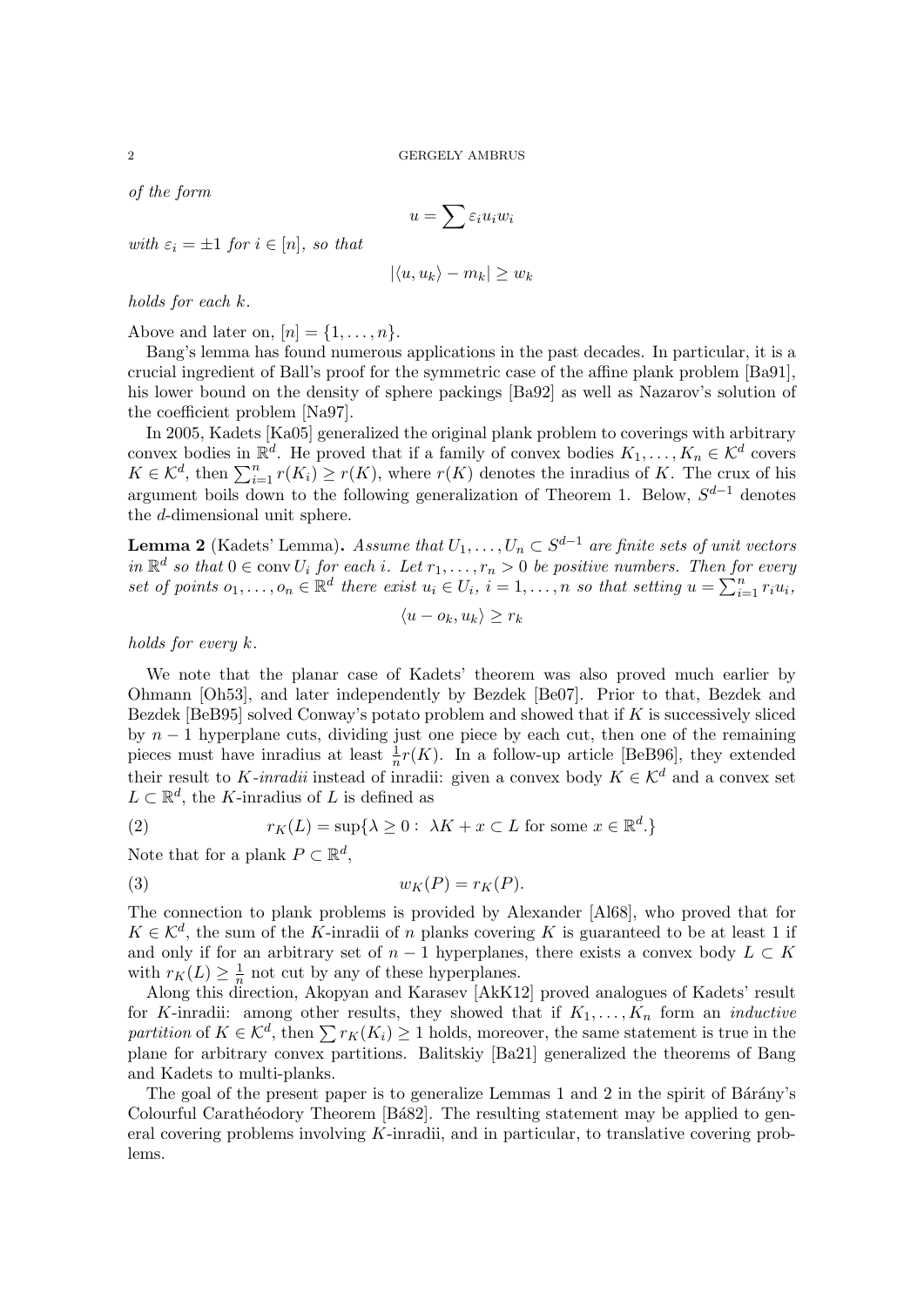Let  $K, L \subset \mathbb{R}^d$  be convex bodies. It is a well-known fact that if  $K'$  is a maximal homothetic copy of K inscribed in L, then there exists a set of points  $u_1, \ldots, u_n \in \mathbb{R}^d$ with corresponding normal directions  $v_1, \ldots, v_n \in \mathbb{R}^d \setminus \{0\}$  such that  $u_i$  is a common boundary point of  $K'$  and L with corresponding (common) outer normal vector  $v_i$  for every *i*, moreover,  $0 \in \text{conv}\{v_1, \ldots, v_n\}$ . The pairs  $(u_i, v_i)$  are called *contact pairs* of K<sup>'</sup> and L. A set of contact pairs is called *complete* if  $0 \in \text{conv}\{v_1, \ldots, v_n\}$ . Carathéodory's theorem implies that in the above setting, there always exists a complete set of contact pairs of cardinality at most  $d + 1$ .

We are going to generalize Bang's lemma to sets of contact pairs. The forthcoming arguments will use the following setup. For vectors  $u, v \in \mathbb{R}^d$ , we define  $w \in \mathbb{R}^d \times \mathbb{R}^d$  as  $w = (u, v)$ . For any such vector  $w = (u, v)$ , let  $\hat{w} = (v, u)$ . Here comes the main result of the paper.

<span id="page-2-0"></span>**Theorem 1.** Assume that  $W_1, \ldots, W_n \subset \mathbb{R}^d \times \mathbb{R}^d$  are finite sets such that  $(0,0) \in \text{conv } W_i$ for each  $i \in [n]$ . For any set of vectors  $z_1, \ldots, z_n \in \mathbb{R}^d \times \mathbb{R}^d$ , there exist  $w_i \in W_i$ ,  $i \in [n]$  so that by setting  $w = \sum_{i=1}^n w_i$ ,

$$
\langle w - z_k, \widehat{w}_k \rangle \ge \langle w_k, \widehat{w}_k \rangle
$$

holds for each k.

Theorem [1](#page-2-0) is formulated in the context of contact pairs  $(u_i, v_i)$ . Setting  $v_i = u_i$  and  $y_i = x_i$  for every i, it takes the following simpler form.

<span id="page-2-1"></span>**Corollary 1.** Assume that all the finite vector sets  $U_1, \ldots, U_n \subset \mathbb{R}^d$  contain the origin in their convex hull. Then for any set of vectors  $x_1, \ldots, x_n \in \mathbb{R}^d$  we may select  $u_i \in U_i$  for each  $i \in [n]$  so that setting  $u = \sum_i u_i$ ,

<span id="page-2-3"></span>
$$
\langle u - x_k, u_k \rangle \ge |u_k|^2
$$

holds for every k.

When all the sets  $U_i$  consist of unit vectors, we recover Kadets' lemma, while the case  $U_i = \{-u_i, u_i\}$  with  $u_i \in \mathbb{R}^d$  corresponds to Bang's lemma.

Theorem [1](#page-2-0) and Corollary [1](#page-2-1) lead towards the following generalization of the affine plank problem. We say that the convex sets  $C_1, \ldots, C_n \subset \mathbb{R}^d$  permit a translative covering of  $K \in \mathcal{K}^d$  if

$$
K \subset \bigcup_{i=1}^{n} (C_i + x_i)
$$

for some  $x_1, \ldots, x_n \in \mathbb{R}^d$ .

<span id="page-2-2"></span>**Conjecture 2.** Assume that the convex sets  $C_1, \ldots, C_n \subset \mathbb{R}^d$  permit a translative covering of the convex body  $B \in \mathcal{K}^d$ . Then

$$
\sum_{i=1}^{n} r_B(C_i) \ge 1
$$

holds.

Equation [\(3\)](#page-1-1) shows that this is indeed an extension of Conjecture [1,](#page-0-1) the affine plank problem. Balitskiy [\[Ba21\]](#page-6-20) conjectures an even more general statement.

In addition to the special cases of the affine plank problem discussed earlier, Conjecture [2](#page-2-2) has been proved if B is an ellipsoid [\[Oh53,](#page-6-15) [Be07,](#page-6-16) [Ka05\]](#page-6-14) or if the sets  $C_i$  form a partition of B in the plane, or an inductive partition in higher dimensions [\[AkK12\]](#page-6-19). Corollary [1](#page-2-1) implies that it also holds in a wide range of cases.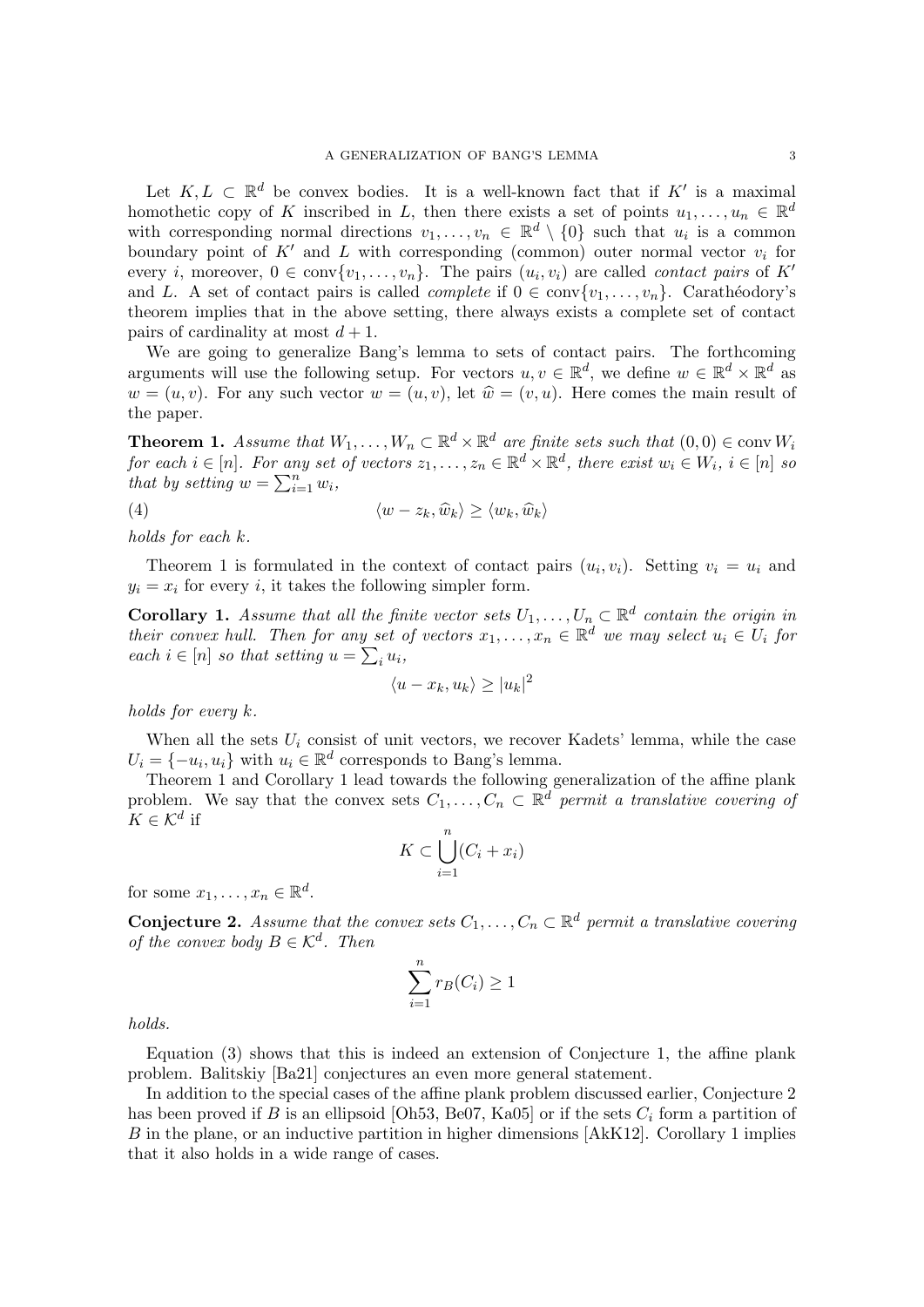<span id="page-3-2"></span>**Theorem [2](#page-2-2).** Conjecture 2 holds if for every  $i \in [n]$  there exists some  $o_i \in \mathbb{R}^d$  such that  $r_B(C_i)B - o_i$  and  $C_i - o_i$  have a complete set of contact pairs  $W_i \subset \mathbb{R}^d \times \mathbb{R}^d$  with  $(0,0) \in$ conv $W_i$ , so that for any two such contact pairs  $(u_i, v_i) \in W_i$ ,  $(u_j, v_j) \in W_j$  with  $i \neq j$ ,

$$
\langle u_i, v_j \rangle = \langle u_j, v_i \rangle
$$

holds.

We immediately obtain the following generalization of Kadets' theorem [\[Ka05\]](#page-6-14).

**Corollary [2](#page-2-2).** Conjecture 2 holds if for every  $i \in [n]$  there exists some  $o_i \in \mathbb{R}^d$  such that  $r_B(C_i)B - o_i$  and  $C_i - o_i$  have a complete set of contact pairs of the form  $(u, u)$ .

<span id="page-3-0"></span>A particular case is when  $o_i \in r_B(C_i)B$ , and the contact points between  $r_B(C_i)B$  and  $C_i$  are the local extrema of the radial function  $|x - o_i|$  for  $x \in \partial(r_B(C_i)B)$ , provided that 0 is contained in the convex hull of these. Such a situation is illustrated on Figure [1.](#page-3-0)

<span id="page-3-3"></span>

Figure 1. Convex discs with complete sets of contact pairs of the form  $(u, u)$ 

The direct application of Theorem [1](#page-2-0) yields another sufficient condition.

<span id="page-3-4"></span>**Proposition 1.** Conjecture [2](#page-2-2) holds in  $\mathbb{R}^{2d}$  if for every i there exists some  $o_i \in \mathbb{R}^{2d}$  such that  $r_B(C_i)B - x_i$  and  $C_i - o_i$  have a complete set of contact pairs of the form  $(w, \hat{w})$ .

Applications of Theorem [1](#page-2-0) to translative coverings are listed in Section [3.](#page-4-0)

Although the above results are formulated for finite vector sets/families of convex sets in  $\mathbb{R}^d$ , they may be extended to an arbitrary number of vectors/convex sets in finite dimensional real or complex Hilbert spaces using the standard techniques.

Further developments, historical and mathematical details related to the plank problem may be found in  $[Am10, Be14, FT22+]$  $[Am10, Be14, FT22+]$  $[Am10, Be14, FT22+]$  $[Am10, Be14, FT22+]$  $[Am10, Be14, FT22+]$ .

# <span id="page-3-1"></span>2. Proof of the main results

Proof of Theorem [1.](#page-2-0) For each i, let  $w_i = (u_i, v_i)$  and  $z_i = (x_i, y_i)$  with  $u_i, v_i, x_i, y_i \in \mathbb{R}^d$ . Select  $w_i \in W_i$ ,  $i \in [n]$  so as to maximize

(6) 
$$
\sum_{i \neq j} \langle u_i, v_j \rangle - \sum_i \langle x_i, v_i \rangle - \sum_j \langle u_j, y_j \rangle
$$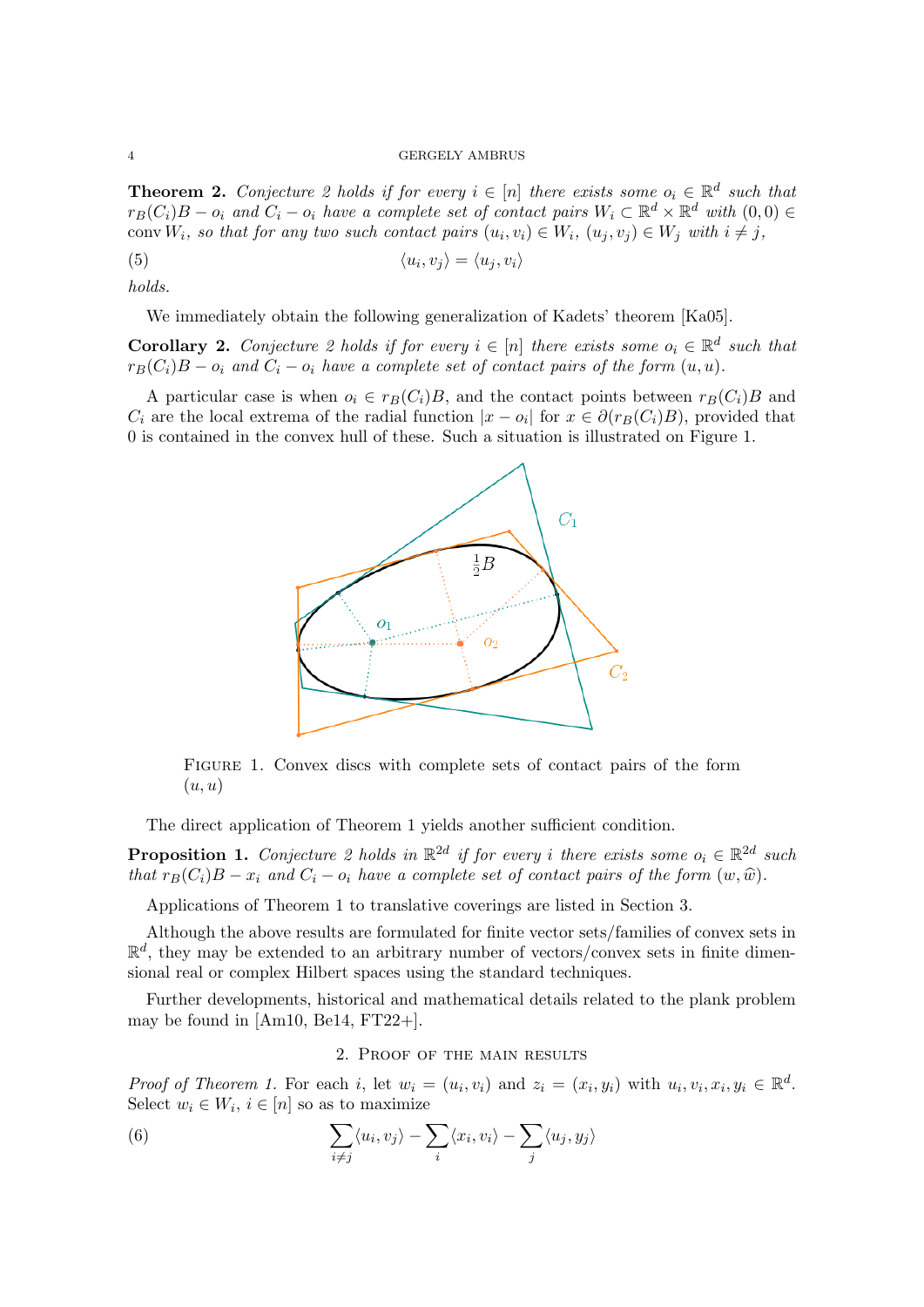and set  $w = (u, v) = \sum_i w_i$ , that is,  $u = \sum_i u_i$  and  $v = \sum v_i$ . We will show that [\(4\)](#page-2-3) holds for every  $k$ , that is,

(7) 
$$
\langle u - x_k, v_k \rangle + \langle u_k, v - y_k \rangle \geq 2 \langle u_k, v_k \rangle.
$$

Let  $k \in [n]$  be arbitrary. By the condition of the theorem, there exist non-negative numbers  $\alpha(w'_k)$ ,  $w'_k \in W_k$  so that  $\sum_{w'_k \in W_k} \alpha(w'_k) = 1$  and

<span id="page-4-1"></span>
$$
\sum_{w'_k \in W_k} \alpha(w'_k) w'_k = (0,0).
$$

Moreover, since [\(6\)](#page-3-1) is maximal, for each  $w'_k = (u'_k, v'_k) \in W_k$ ,

$$
0 \geq \sum_{i \neq k} \langle u_i, v'_k - v_k \rangle + \sum_{j \neq k} \langle u'_k - u_k, v_j \rangle - \langle x_k, v'_k - v_k \rangle - \langle u'_k - u_k, y_k \rangle.
$$

Multiplying the above equation by  $\alpha(w'_k)$  and summing up for all  $w'_k \in W_k$  leads to

$$
0 \geq \sum_{i \neq k} \langle u_i, -v_k \rangle + \sum_{j \neq k} \langle -u_k, v_j \rangle - \langle x_k, -v_k \rangle - \langle -u_k, y_k \rangle,
$$

which directly implies [\(7\)](#page-4-1).  $\Box$ 

 $\sum \lambda_i$ . Assume on the contrary that  $\lambda < 1$  and  $B \subset \bigcup (C_i + x_i')$  with some  $x_1', \ldots, x_n' \in \mathbb{R}^d$ . *Proof of Theorem [2.](#page-3-2)* We may assume that  $0 \in B$ . Let  $\lambda_i = r_B(C_i)$  for every i, and  $\lambda :=$ Choose  $\varepsilon > 0$  so that  $(1 + \varepsilon)\lambda < 1$ . For each i, let  $W_i$  be the complete set of contact pairs between  $\lambda_i B - o_i$  and  $C_i - o_i$  which contains  $(0, 0)$  in its convex hull. Also, set  $o = (1 + \varepsilon) \sum o_i$  and  $x_i = x'_i + o_i - o$  for each *i*.

Apply Theorem [1](#page-2-0) to the sets  $(1 + \varepsilon)W_i$  and the corresponding points  $z_k = (2x_i, 0)$ . It implies the existence of  $w_i = (u_i, v_i) \in W_i$ ,  $i \in [n]$  so that setting  $w = (u, v) = \sum (1 + \varepsilon)w_i$ ,

$$
\langle u - 2x_k, (1 + \varepsilon)v_k \rangle + \langle v, (1 + \varepsilon)u_k \rangle \ge 2(1 + \varepsilon)^2 \langle u_k, v_k \rangle
$$

holds for each k. Since [\(5\)](#page-3-3) implies that  $\langle u, v_k \rangle = \langle v, u_k \rangle$ , the above equation simplifies to

$$
\langle u - x_k, v_k \rangle \ge (1 + \varepsilon) \langle u_k, v_k \rangle > \langle u_k, v_k \rangle.
$$

Since  $u_k$  is a boundary point of  $C_k - o_k$  with outer normal  $v_k$ , the convexity of  $C_k$  implies that  $u - x_k \notin C_k - o_k$ , equivalently,  $u + o \notin C_k + x'_k$  for any k. On the other hand,  $u_i \in \lambda_i B - o_i$  for every *i*. Therefore,

$$
u \in \sum_{i} (1+\varepsilon)\lambda_i B - \sum_{i} (1+\varepsilon)o_i = (1+\varepsilon)\lambda B - o.
$$

Since B is convex and  $0 \in B$ ,  $(1+\varepsilon)\lambda B \subset B$ . Hence,  $u + o \in B$ , but it is not covered by any of the sets  $C_k + x'_k$ , which is a contradiction.

The proof of Proposition [1](#page-3-4) is nearly identical, thus we leave it to the dedicated reader.

## 3. Applications to translative coverings

<span id="page-4-0"></span>Corollary [1](#page-2-1) readily implies the next statement regarding translative coverings.

<span id="page-4-2"></span>**Proposition 2.** Let  $\mathcal{K} = \{K_1, \ldots, K_n\}$  be a family of convex bodies in  $\mathbb{R}^d$  containing the origin in their interior. For each i, let  $V_i \subset S^{d-1}$  be a set of direction vectors for which  $0 \in \text{conv } V_i$ . Denote by  $U_i$  the set of projection vectors of 0 onto the supporting hyperplanes of  $K_i$  corresponding to members of  $V_i$ . Then  $int \mathcal{K} = \{int K_1, \ldots, int K_n\}$  does not permit a translative covering of  $U_1 + \ldots + U_n$ .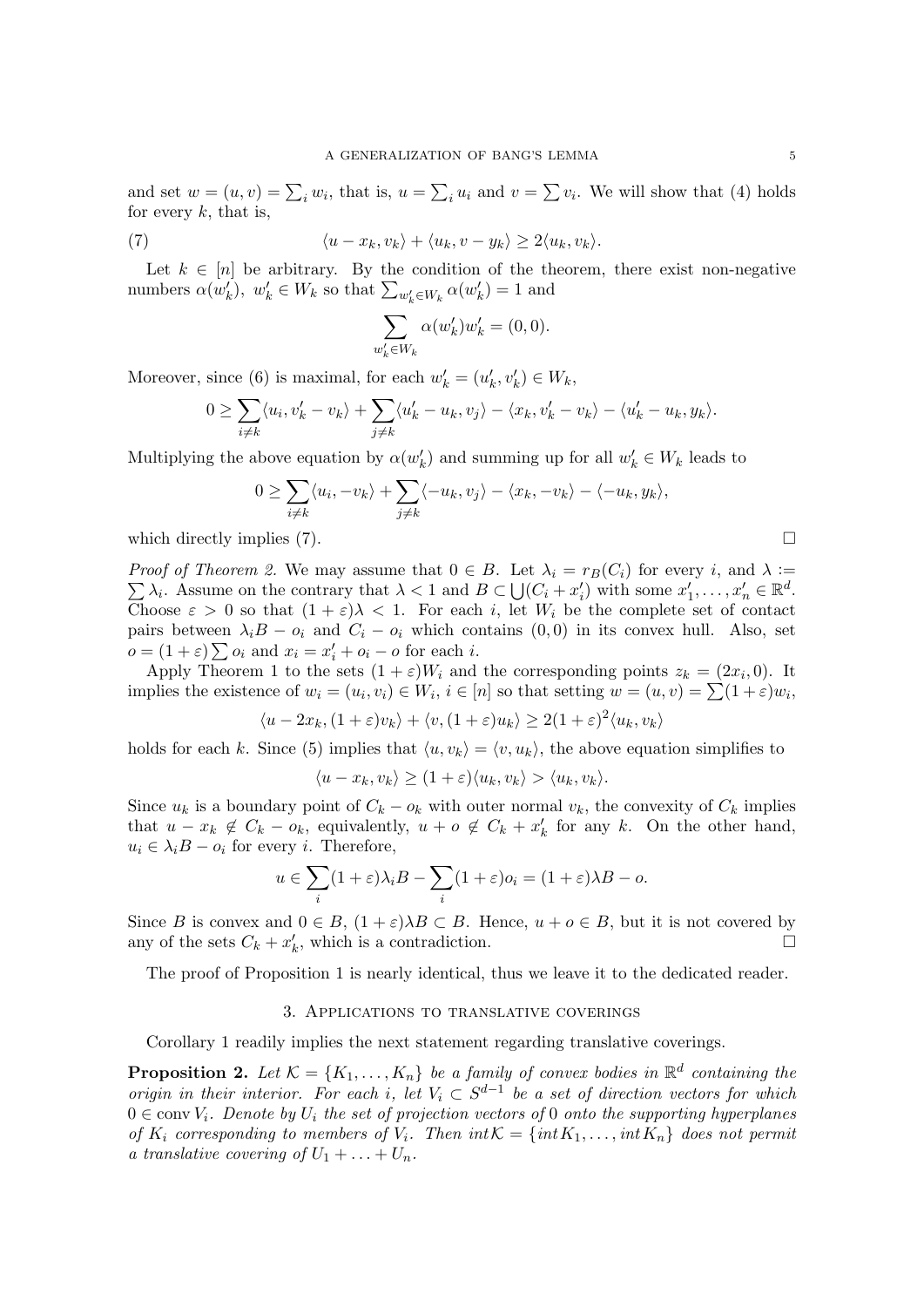### 6 GERGELY AMBRUS

A particular case is when all the  $K_i$ 's are homothets of a fixed convex body  $K \in \mathcal{K}^d$ . Such homothetic coverings have been studied extensively, see e.g. [\[Na18\]](#page-6-25), Section 3.2 of [\[BrMP05\]](#page-6-26) and Section 15.4 of [\[FT22+\]](#page-6-24). A related conjecture is due to Soltan [\[So90\]](#page-6-27):

**Conjecture 3** (V. Soltan). Assume that  $K \in \mathcal{K}^d$  and that  $\lambda_1 K, \ldots, \lambda_n K$  permit a translative covering of K with  $\lambda_i \in (0,1)$  for every i. Then

$$
\sum_{i=1}^{n} \lambda_i \ge d.
$$

Let  $T<sup>d</sup>$  denote the *d*-dimensional regular simplex. Setting  $K = T<sup>d</sup>$ ,  $n = d + 1$  and  $\lambda_i = \frac{d}{d+1}$  shows that the above bound may not be improved.

Conjecture [4](#page-5-0) was proved for  $d = 2$  or  $n = d + 1$  by Soltan and Vásárhelyi [\[SoV93\]](#page-6-28) and for  $K = B^d$  by Glazyrin [\[Gl19\]](#page-6-29), while Naszódi [\[Na10\]](#page-6-30) showed that  $\sum \lambda_i > \alpha d$  for any fixed  $\alpha$  < 1 if d is sufficiently large.

Vásárhelyi [Vá84] showed that given a triangle  $T$  in the plane of area 1, any family of its negative homothets whose areas sum up to at least 4 permits a translative covering of T. We prove a reverse statement resembling Conjecture [4](#page-5-0) which holds in arbitrary dimensions.

<span id="page-5-2"></span>**Theorem 3.** Assume that  $T \subset \mathbb{R}^d$  is a non-degenerate simplex, and  $\lambda_1, \ldots, \lambda_n \geq 0$  are so that the family  $-\lambda_1 T, \ldots, -\lambda_n T$  permits a translative covering of T. Then

(8) 
$$
\sum_{i=1}^{n} \lambda_i \geq d.
$$

*Proof.* We may assume that  $T = T<sup>d</sup>$  with its centre at 0. Let V be the set of normal directions of the facets of  $T<sup>d</sup>$  and U be the set of projection vectors of 0 onto the facets. It is well-known that conv  $U = -\frac{1}{d}$  $\frac{1}{d}T^d$ . Let  $\varepsilon > 0$  be arbitrary. Applying Proposition [2](#page-4-2) with  $K_i = -(1+\varepsilon)\lambda_i T^d$ ,  $V_i = V$  and  $U_i = -(1+\varepsilon)\lambda_i U$  yields an uncovered point in

<span id="page-5-1"></span>
$$
U_1 + \ldots + U_n \subset (1+\varepsilon)\frac{\lambda_1 + \ldots + \lambda_n}{d}T^d,
$$

which shows that  $(8)$  must hold true.

Based on Theorem [3,](#page-5-2) G. Fejes Tóth  $[FT22+]$  formulated the following extension of Soltan's conjecture to coefficients of arbirary sign.

<span id="page-5-0"></span>**Conjecture 4** (G. Fejes Tóth). Assume that  $K \in \mathcal{K}^d$  and that  $\lambda_1 K, \ldots, \lambda_n K$  permit a translative covering of K with  $\lambda_i \in (-1,1)$  for every i. Then

$$
\sum_{i=1}^{n} |\lambda_i| \ge d.
$$

### 4. Acknowledgements

I am grateful to G. Fejes T´oth, O. Ortega Moreno, and J. Pach for the illuminating conversations on the subject.

I would like to dedicate this piece of work to the loving memory of my father, Imre Ambrus (1953-2021.)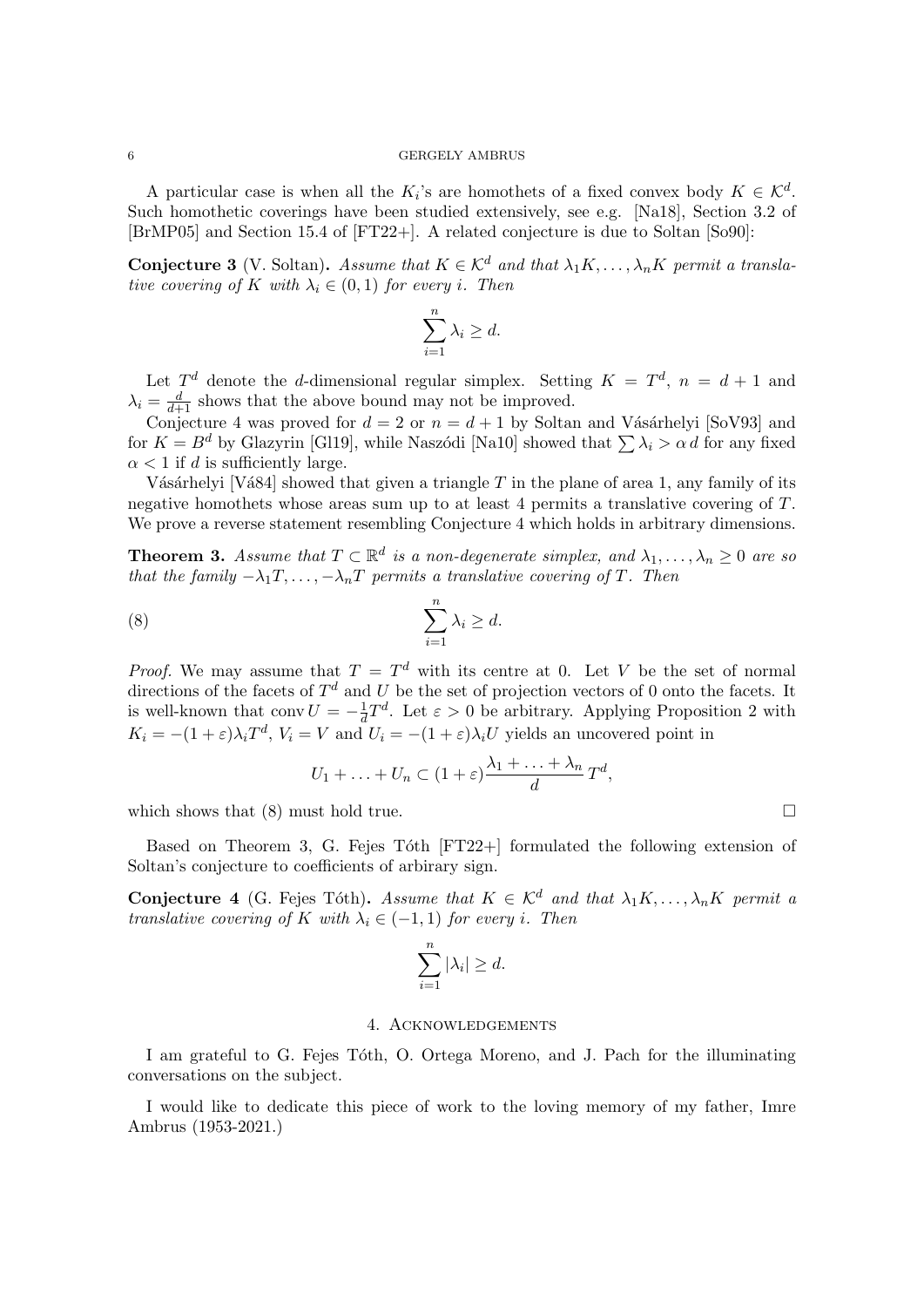#### A GENERALIZATION OF BANG'S LEMMA 7

### **REFERENCES**

- <span id="page-6-19"></span>[AkK12] A. Akopyan, R. Karasev, Kadets-type theorems for partitions of a convex body. Discrete Comput. Geom. 48 (2012), 766–776.
- <span id="page-6-9"></span>[AkKP19] A. Akopyan, R. Karasev, and F. Petrov, Bang's problem and symplectic invariants. J. Symplectic Geom. 17 (2019) no. 6, 1579–1611.
- <span id="page-6-6"></span>[Al68] R. Alexander, A problem about lines and ovals. Amer. Math. Monthly 75 (1968), 482–487.
- <span id="page-6-22"></span>[Am10] G. Ambrus, Appendix: Plank problems. Manuscript, 2010.
- <span id="page-6-3"></span>[Ba91] K.M. Ball, *The plank problem for symmetric bodies*. Invent. Math. **104** (1991), 535–543.
- <span id="page-6-12"></span>[Ba92] ——–, A lower bound for the optimal density of lattice packings. Duke Math. J. 68 (1992), 217–221.
- <span id="page-6-11"></span>[Ba01] ——–, Convex Geometry and Functional Analysis. in: Handbook of the geometry of Banach spaces, vol. 1 (ed. W. B. Johnson and J. Lindenstrauss), Elsevier (2001), 161–194.
- <span id="page-6-0"></span>[Ba50] Th. Bang, On covering by parallel-strips. Matematisk Tidsskrift B (1950), 49–53.
- <span id="page-6-4"></span><span id="page-6-1"></span>[Ba51]  $\qquad \qquad -4$  solution of the "Plank problem". Proc. Amer. Math. Soc. 2 (1951), 990–993. [Ba54] -----, Some remarks on the union of convex bodies. In: Tolfte Skandinaviska Matematikerkon-
- gressen, Lund, (1953), Lunds Universitets Matematiska Institution, Lund, (1954), pp. 5–11.
- <span id="page-6-20"></span>[Ba21] A. Balitskiy, A multi-plank generalization of the Bang and Kadets inequalities. Israel J. Math. 245 (2021), 209–230.
- <span id="page-6-21"></span>[Bá82] I. Bárány, A generalization of Carathéodory's theorem. Discrete Math. 40 (1982) no. 2–3, 141– 152.
- <span id="page-6-26"></span>[BrMP05] P. Brass, W. Moser, J. Pach, Research problems in discrete geometry. Springer, 2005.
- <span id="page-6-16"></span>[Be07] A. Bezdek, On a generalization of Tarski's plank problem. Discrete Comput. Geom. 38 (2007), 189–200. [BeB95] A. Bezdek, K. Bezdek, A solution of Conway's fried potato problem. Bull. Lond. Math. Soc. 27
- <span id="page-6-17"></span>(1995), no. 5, 492–496.
- <span id="page-6-18"></span>[BeB96] ——–, Conway's fried potato problem revisited. Arch. Math. 66 (1996) no. 6, 522–528.
- <span id="page-6-23"></span>[Be14] K. Bezdek, Tarski's Plank Problem Revisited. In: Geometry – Intuitive, Discrete, and Convex, Bolyai Soc. Math. Stud. 24, János Bolyai Math. Soc. and Springer (2014), pp. 45–64.
- <span id="page-6-24"></span>[FT22+] L. Fejes T´oth, Lagerungen – Arrangements in the Plane, On the Sphere and in Space. With additional material by G. Fejes Tóth and W. Kuperberg. To appear, Springer Verlag.
- <span id="page-6-10"></span>[Fe51] W. Fenchel, On Th. Bang's solution of the plank problem. Matematisk Tidsskrift B (1951), 49–51.
- <span id="page-6-8"></span>[Ga88] R. J. Gardner, Relative width measures and the plank problem. Pacific J. Math. 135 (1988), 299–312.
- <span id="page-6-29"></span><span id="page-6-7"></span>[Gl19] A. Glazyrin, Covering a ball by smaller balls. Discrete Comput. Geom. 62 (2019), no 4, 781–787. [Hu93] H.F. Hunter, Some special cases of Bang's inequality. Proc. Amer. Math. Soc. 117 (1993) no. 3,
- <span id="page-6-14"></span>819–821. [Ka05] V. Kadets, Coverings by convex bodies and inscribed balls. Proc. Am. Math. Soc. 133 (2005) no. 5, 1491–1496.
- <span id="page-6-5"></span>[Mo58] W.O.J. Moser, On the relative widths of coverings by convex bodies. Canad. Math. Bull. 1 (1958), 154, 168, 174.
- <span id="page-6-30"></span>[Na10] M. Naszódi, Covering a set with homothets of a convex body. Positivity 14 (2010), no. 1, 69–74.
- <span id="page-6-25"></span>[Na18] M. Naszódi, Flavors of translative coverings. In: New trends in intuitive geometry, Bolyai Soc. Math. Stud. 27, János Bolyai Math. Soc. and Springer (2018), pp. 335–358.
- <span id="page-6-13"></span>[Na97] F. Nazarov, The Bang solution of the coefficient problem. Algebra i Analiz 9 (1997), 272–287.
- <span id="page-6-15"></span>[Oh53] D. Ohmann, Über die Summe der Inkreisradien bei Überdeckung. Math. Ann. 125 (1953), 350– 354.
- <span id="page-6-27"></span>[So90] V.P. Soltan, personal communication, 1990.
- <span id="page-6-28"></span>[SoV93] V.P. Soltan, É. Vásárhelyi, Covering a convex body by smaller homothetic copies. Geometriae Dedicata 45 (1993), 163–172.
- <span id="page-6-2"></span>[Ta32] A. Tarski, Uwagi o stopniu równowazności wielokatów (Further remarks about the degree of equivalence of polygons). Odbilka Z. Parametru 2 (1932), 310–314.
- <span id="page-6-31"></span>[Vá84] É. Vásárhelyi, Über eine Überdeckung mit homothetischen Dreiecken. Beiträge Algebra Geom. 17 (1984), 61–70.